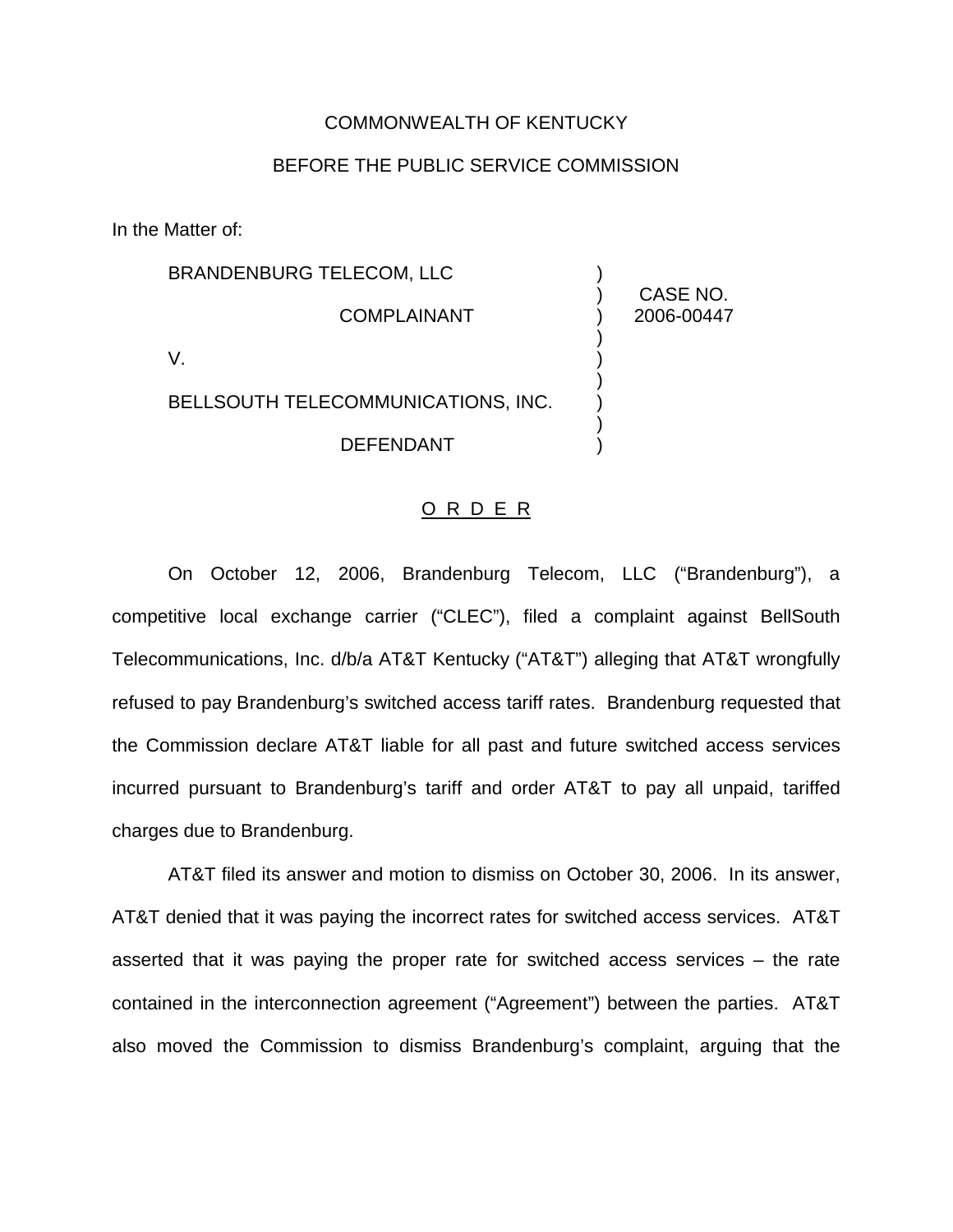complaint failed to state a claim upon which relief may be based, because the Agreement between the parties governed the billing for switched access services.

On January 7, 2008, the Commission entered an Order granting AT&T's motion to dismiss and motion to strike and denying Brandenburg's motion for summary judgment. On January 30, 2008, Brandenburg filed a motion for rehearing of the Commission's decision to grant AT&T's motion to dismiss.

### BACKGROUND

The gravamen of Brandenburg's original complaint was that the Agreement between it and AT&T is limited to AT&T's "territory" and for traffic exchanged occurring outside of AT&T's territory, AT&T must pay the rate for switched access listed in Brandenburg's tariff. Brandenburg asserted that pursuant to the Agreement, in the exchanges where Brandenburg "provides services in competition with AT&T Kentucky, each party charges the other party AT&T Kentucky's switched access tariff rates for terminating intraLATA toll traffic."<sup>1</sup>

Brandenburg argued that the Agreement did not "govern the parties' relationship in exchanges where Brandenburg Telecom does not provide service in competition with AT&T Kentucky."<sup>2</sup> Brandenburg further asserted that "[i]n those exchanges in which Brandenburg Telecom does *not* provide services in competition with AT&T Kentucky, each party charges the other its existing switched access tariff rates. . .for the provision of switched access services on either an interLATA or intraLATA basis."<sup>3</sup>

 $2 \underline{d}$ .

 $1$  Complaint at 2.

 $3$  <u>Id.</u> at 3.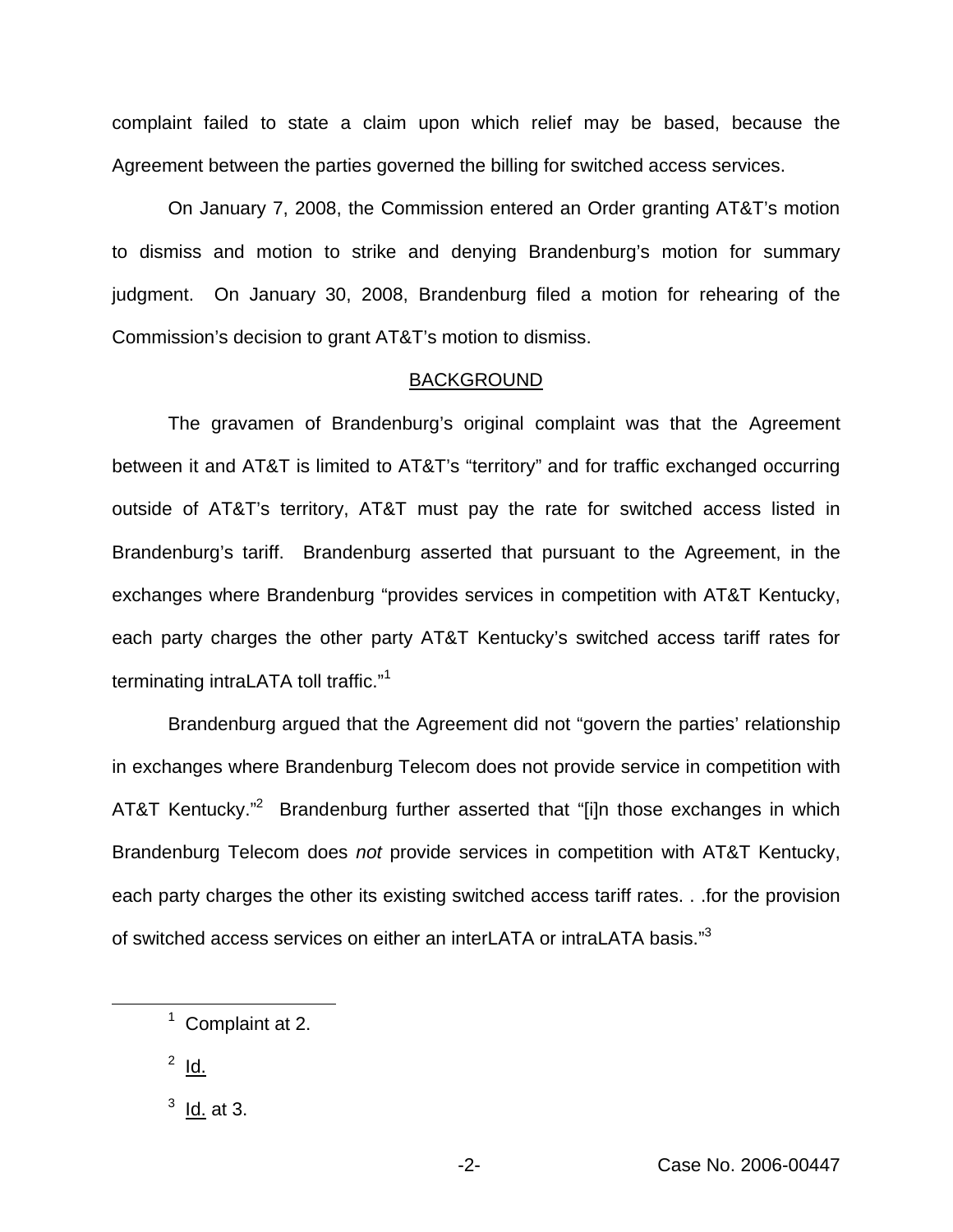AT&T contended that Brandenburg argued an "implausible, legally unsustainable interpretation of the Interconnection Agreement $n^4$  and that Brandenburg was merely fabricating a distinction between "competitive" and "noncompetitive" traffic that does not appear anywhere in the Agreement.

AT&T asserted, consistent with 47 U.S.C. § 251(c)(2)(b), that Section 3.2 in Attachment 3 of the Agreement required that the parties interconnect at a point "within AT&T Kentucky's serving territory in the LATA in which the traffic is originating."<sup>5</sup> Furthermore, AT&T argued that the original parties to the Agreement, Kentucky Data Link and AT&T's predecessor, never intended for it to be construed in the manner now attempted by Brandenburg. AT&T asserted that when it originally entered into the Agreement with Kentucky Data Link, the parties anticipated that the agreement would cover all traffic, and this was the same interconnection agreement that Brandenburg adopted in whole.

In its January 7, 2008 Order, the Commission found Brandenburg's interpretation of the scope of the Agreement unpersuasive. The Commission stated that:

> First, Brandenburg can point to no controlling definition of AT&T's "territory." The term "territory," in the context of the Agreement, does not connote a particular geographic limitation and is not specific enough to support Brandenburg's argument. There simply is nothing to show that the Agreement applies only to the areas in which AT&T and Brandenburg directly compete.

> Second, and more importantly, the section of the Agreement that governs payment for terminating intraLATA toll traffic on the other's network is quite specific regarding what prices prevail. Section 8.1.6.1 of Attachment 3 to the Agreement states that regarding terminating intraLATA toll traffic "the

<sup>4</sup> Answer and Motion to Dismiss at 5.

 $<sup>5</sup>$  <u>Id.</u> at 7.</sup>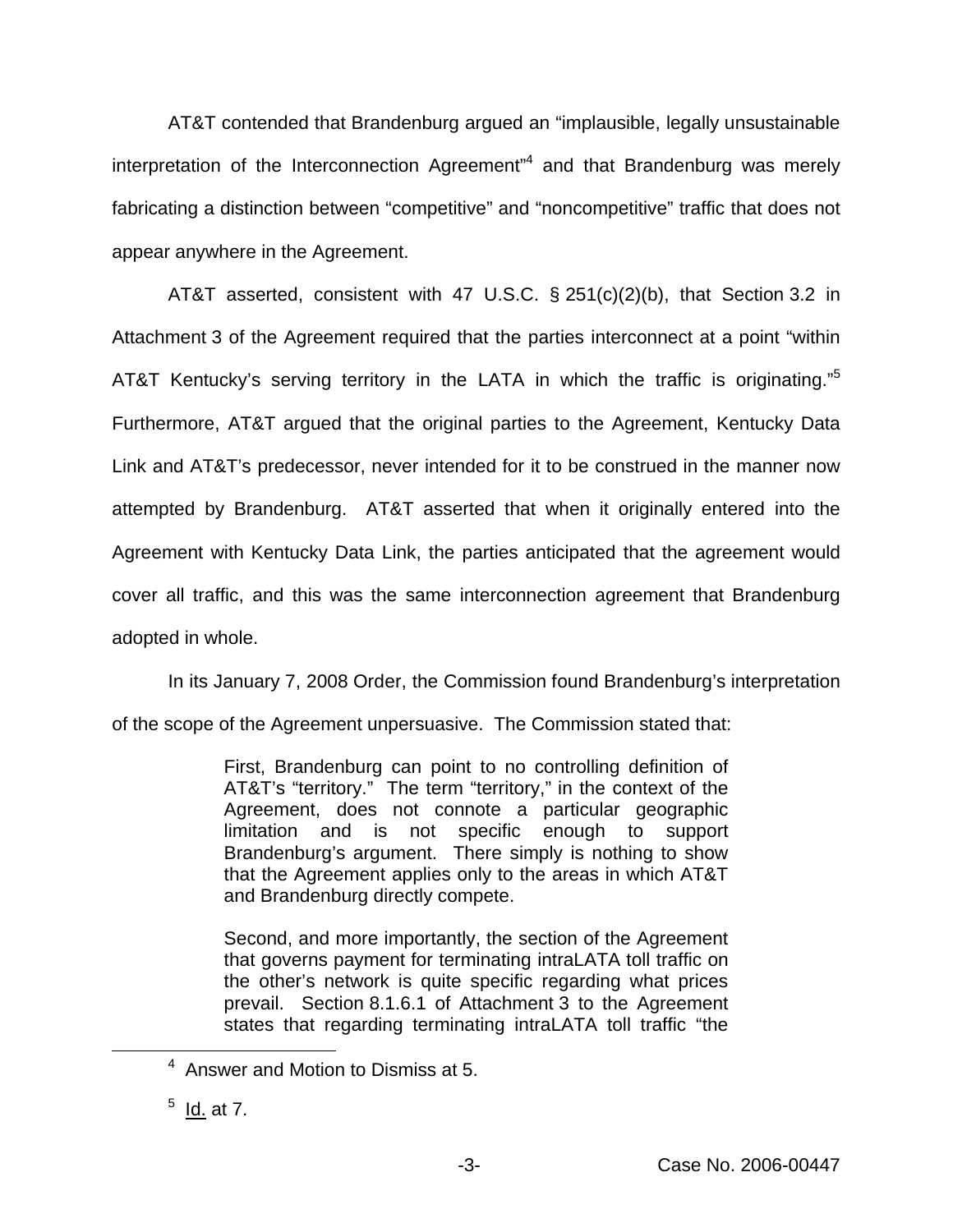originating Party will pay the terminating Party AT&T Kentucky's current intrastate or interstate. . .terminating switched access tariff rates as set forth in AT&T Kentucky's Access Services Tariffs. . . ." Judging from the plain text of the Agreement, the rates found in AT&T's Access Services Tariffs are to be charged for terminating toll traffic, regardless of where the termination occurs.<sup>6</sup>

The Commission also found that although Brandenburg only had adopted the Agreement and did not enter into its own agreement with AT&T, it could have negotiated for a different rate to apply to terminating toll traffic. Alternatively, the Commission noted, Brandenburg could have adopted any other AT&T agreement that had more advantageous or desirable terms than this Agreement.

# MOTION FOR REHEARING

In its motion for rehearing, Brandenburg asserts that the Commission erred by granting AT&T's motion to dismiss because there are still genuine issues of material fact<sup>7</sup> and that it is not a foregone conclusion that Brandenburg would not be able to prove that it is entitled to some relief. Brandenburg's motion for rehearing consists of two arguments: (1) the Agreement only applies within AT&T's territory; and (2) AT&T's territory is limited to those areas in which AT&T operates as an incumbent local exchange carrier. Because these are the very same arguments that Brandenburg presented in its complaint and motion for summary judgment, the arguments need not be discussed in any more detail.

<sup>6</sup> January 7, 2008 Order at 9-10.

 $7$  This is at odds with Brandenburg's earlier assertions: "There are no genuine issues of material fact. The only issues in dispute are of a legal nature which the Commission may resolve on a motion for summary judgment." Brandenburg's Motion for Summary Judgment at 4.